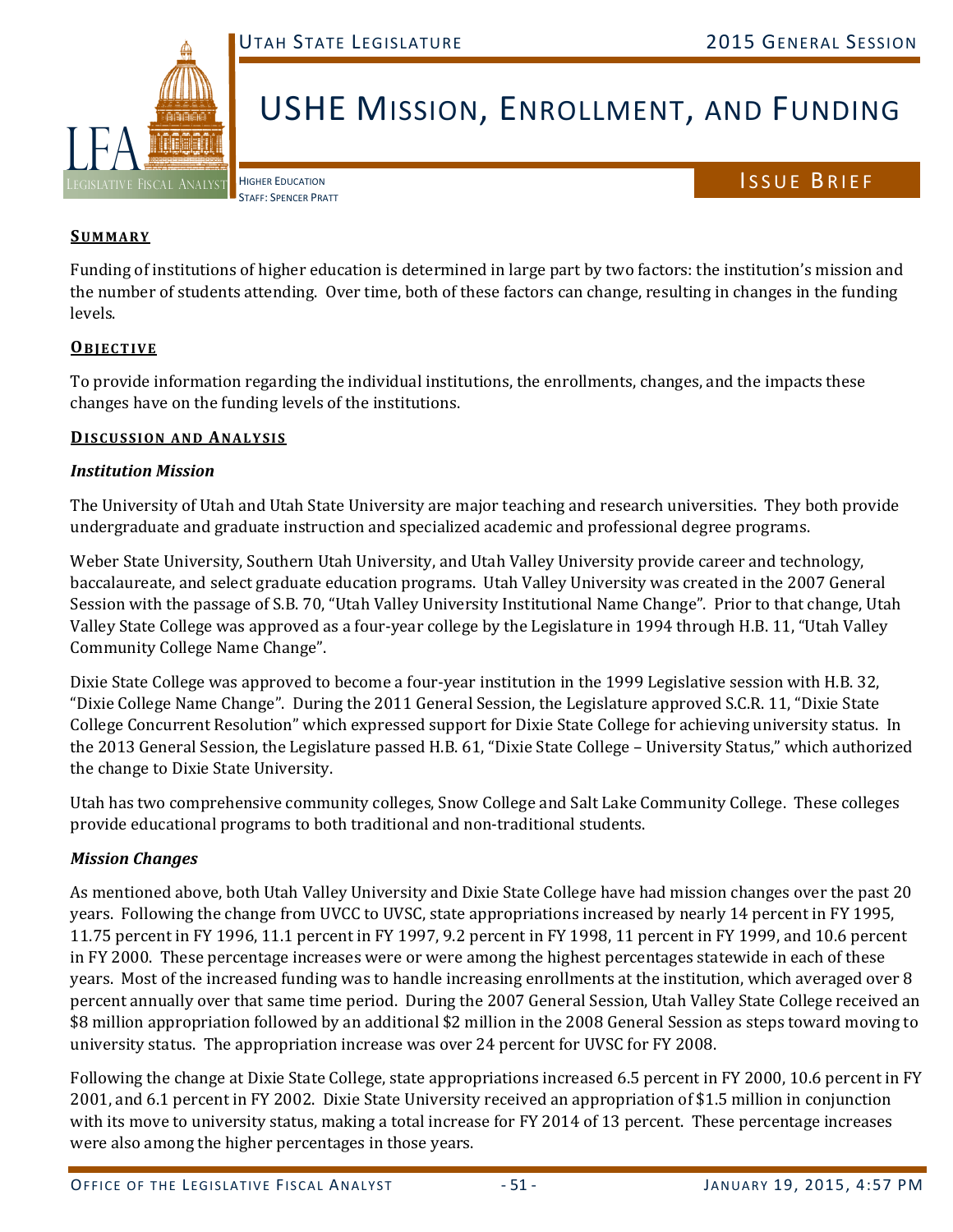## USHE MISSION, ENROLLMENT, AND FUNDING

While some of the funding increases at both of these institutions were in response to the mission changes, the state funding per FTE remains among the lowest in the USHE. This is of concern especially when considering that both of these institutions offer both lower and upper division courses, yet the state funding per FTE student is lower than at other institutions that only have lower division courses. The FY 2012 data of state funding per FTE shows that Dixie State College is the 6th and Utah Valley University is 8th (of 8) on the scale of state funding per FTE student.

The following tables show the historical perspective of state funding and tuition for higher education, both in total and per FTE.

|                                                                                                                                                                      |                                                               |                                                               |                                                                |                                                                |                                                                | <b>Utah System of Higher Education</b><br><b>Education and General</b><br><b>State and Tuition Funding</b><br>FY 2003 through FY 2014 |                                                                |                                                                |                                                                |                                                                |                                                                |                                                                |
|----------------------------------------------------------------------------------------------------------------------------------------------------------------------|---------------------------------------------------------------|---------------------------------------------------------------|----------------------------------------------------------------|----------------------------------------------------------------|----------------------------------------------------------------|---------------------------------------------------------------------------------------------------------------------------------------|----------------------------------------------------------------|----------------------------------------------------------------|----------------------------------------------------------------|----------------------------------------------------------------|----------------------------------------------------------------|----------------------------------------------------------------|
|                                                                                                                                                                      | $02 - 03$                                                     | $03 - 04$                                                     | $04 - 05$                                                      | $05 - 06$                                                      | $06 - 07$                                                      | $07 - 08$                                                                                                                             | $08 - 09$                                                      | $09 - 10$                                                      | $10 - 11$                                                      | $11 - 12$                                                      | $12 - 13$                                                      | $13 - 14$                                                      |
| University of Utah<br><b>State Funds</b><br><b>Tuition and Fees</b><br><b>FTE Student Enrollment</b><br>State Funds / FTE Student<br>Tuition and Fees/FTE Student    | \$175,276,800<br>\$79,332,400<br>25.230<br>\$6,947<br>\$3,144 | \$174,908,500<br>\$88,691,300<br>25.399<br>\$6,886<br>\$3,492 | \$186,491,200<br>\$100,498,823<br>25.396<br>\$7,343<br>\$3,957 | \$191,609,400<br>\$108,855,400<br>25.765<br>\$7,437<br>\$4,225 | \$200,538,600<br>\$108,181,732<br>24.873<br>\$8,062<br>\$4,349 | \$218,614,200<br>\$124,677,600<br>24.662<br>\$8,864<br>\$5,055                                                                        | \$198,485,600<br>\$130,342,300<br>24.789<br>\$8,007<br>\$5,258 | \$185,814,500<br>\$156,254,700<br>25,718<br>\$7,225<br>\$6,076 | \$193,764,400<br>\$186,633,400<br>27.347<br>\$7,085<br>\$6,825 | \$193,598,400<br>\$210,320,600<br>28,258<br>\$6,851<br>\$7.443 | \$197,837,900<br>\$221,833,900<br>28.682<br>\$6,898<br>\$7,734 | \$206,943,700<br>\$240,403,000<br>28.341<br>\$7,302<br>\$8,482 |
|                                                                                                                                                                      |                                                               |                                                               |                                                                |                                                                |                                                                |                                                                                                                                       |                                                                |                                                                |                                                                |                                                                |                                                                |                                                                |
| Utah State University - Logan<br><b>State Funds</b><br><b>Tuition and Fees</b><br>FTE Student Enrollment<br>State Funds /FTE Student<br>Tuition and Fees/FTE Student | \$94,520,600<br>\$39,539,500<br>15,010<br>\$6,297<br>\$2,634  | \$95,262,500<br>\$43,347,500<br>15.022<br>\$6,342<br>\$2,886  | \$99,549,300<br>\$44,547,439<br>14,477<br>\$6,876<br>\$3,077   | \$107,888,000<br>\$43,430,937<br>12.599<br>\$8,563<br>\$3,447  | \$107,470,400<br>\$45,756,100<br>12.618<br>\$8,517<br>\$3,626  | \$118,455,300<br>\$52,485,900<br>12.702<br>\$9,326<br>\$4,132                                                                         | \$103,838.700<br>\$54,433,500<br>12,840<br>\$8,087<br>\$4,239  | \$97,634,900<br>\$59,970,500<br>13.160<br>\$7,419<br>\$4,557   | \$86,584,600<br>\$66,788,400<br>14.703<br>\$5,889<br>\$4,543   | \$107,714,300<br>\$75,906,300<br>13,767<br>\$7,824<br>\$5,514  | \$109,296,100<br>\$79,318,800<br>13.841<br>\$7,897<br>\$5,731  | \$117,278,500<br>\$82,393,600<br>13.518<br>\$8,676<br>\$6,095  |
| Utah State University - Regional Campuses                                                                                                                            |                                                               |                                                               |                                                                |                                                                |                                                                |                                                                                                                                       |                                                                |                                                                |                                                                |                                                                |                                                                |                                                                |
| <b>State Funds</b><br><b>Tuition and Fees</b><br>FTE Student Enrollment<br>State Funds/FTE Student<br>Tuition and Fees/FTE Student                                   | \$4,788,300<br>\$6,091,200<br>2,572<br>\$1,862<br>\$2,368     | \$4,813,300<br>\$7,541,000<br>2,808<br>\$1,714<br>\$2,686     | \$5,083,400<br>\$7,883,356<br>3,160<br>\$1,609<br>\$2,495      | \$6,491,100<br>\$12,237,793<br>4,198<br>\$1,546<br>\$2,915     | \$7,855,100<br>\$13,668,789<br>3,996<br>\$1,966<br>\$3,421     | \$10,344,800<br>\$14,968,900<br>3,997<br>\$2,588<br>\$3,745                                                                           | \$10,952,000<br>\$17,745,400<br>4,008<br>\$2,732<br>\$4.427    | \$10,062,100<br>\$21,393,800<br>4,434<br>\$2,269<br>\$4,825    | \$23,138,000<br>\$34,138,600<br>5,869<br>\$3,942<br>\$5,816    | \$22,874,900<br>\$37,383,600<br>7,161<br>\$3,194<br>\$5,220    | \$23,366,100<br>\$36,586,800<br>6,544<br>\$3,571<br>\$5,591    | \$23,287,400<br>\$37,547,300<br>6,492<br>\$3,587<br>\$5,784    |
|                                                                                                                                                                      |                                                               |                                                               |                                                                |                                                                |                                                                |                                                                                                                                       |                                                                |                                                                |                                                                |                                                                |                                                                |                                                                |
| Weber State University<br><b>State Funds</b><br><b>Tuition and Fees</b><br><b>FTE Student Enrollment</b><br>State Funds/FTE Student<br>Tuition and Fees/FTE Student  | \$54,636,000<br>\$31,758,400<br>13,965<br>\$3,912<br>\$2,274  | \$54,785,900<br>\$34,216,900<br>13,788<br>\$3,973<br>\$2,482  | \$56,785,700<br>\$35,905,319<br>13,339<br>\$4,257<br>\$2,692   | \$59,996,600<br>\$37,675,790<br>12.866<br>\$4,663<br>\$2,928   | \$62,561,500<br>\$40,551,619<br>12,578<br>\$4,974<br>\$3,224   | \$68,004,900<br>\$42,155,800<br>12,403<br>\$5,483<br>\$3,399                                                                          | \$63,777,900<br>\$45,314,000<br>12,819<br>\$4,975<br>\$3,535   | \$59,489,000<br>\$48,099,100<br>14,070<br>\$4,228<br>\$3,419   | \$60,853,800<br>\$60,161,000<br>14.914<br>\$4,080<br>\$4,034   | \$61,101,300<br>\$63,825,300<br>15,384<br>\$3,972<br>\$4,149   | \$62,605,900<br>\$65,943,600<br>15,299<br>\$4,092<br>\$4,310   | \$66,588,300<br>\$66,169,600<br>14,448<br>\$4,609<br>\$4,580   |
| Southern Utah University                                                                                                                                             |                                                               |                                                               |                                                                |                                                                |                                                                |                                                                                                                                       |                                                                |                                                                |                                                                |                                                                |                                                                |                                                                |
| <b>State Funds</b><br><b>Tuition and Fees</b><br><b>FTE Student Enrollment</b>                                                                                       | \$25,740,100<br>\$10,960,400<br>5,219                         | \$25,725,100<br>\$11,975,800<br>5,135                         | \$26,716,100<br>\$14,126,575<br>5,322                          | \$28,008,900<br>\$16,334,947<br>5.289                          | \$29,845.700<br>\$18,732,678<br>5,507                          | \$32,723,800<br>\$20,545,700<br>5,844                                                                                                 | \$30.251.900<br>\$22,094,300<br>6,051                          | \$28,210,200<br>\$25,938,900<br>6,476                          | \$28,833,600<br>\$30,324,300<br>6,580                          | \$29,219,900<br>\$33,033,600<br>6,427                          | \$29,982.400<br>\$35,787,900<br>6,380                          | \$31,449.100<br>\$35,043,400<br>6,087                          |
| State Funds /FTE Student<br>Tuition and Fees/FTE Student                                                                                                             | \$4,932<br>\$2,100                                            | \$5,010<br>\$2,332                                            | \$5,020<br>\$2,654                                             | \$5,295<br>\$3,088                                             | \$5,420<br>\$3,402                                             | \$5,600<br>\$3,516                                                                                                                    | \$5,000<br>\$3,652                                             | \$4,356<br>\$4,005                                             | \$4,382<br>\$4,609                                             | \$4,546<br>\$5,140                                             | \$4,699<br>\$5,609                                             | \$5,167<br>\$5,757                                             |
| Snow College<br><b>State Funds</b><br><b>Tuition and Fees</b>                                                                                                        | \$11,996,800<br>\$3,302,100                                   | \$15,800,200<br>\$4,856,900                                   | \$16,094,000<br>\$4,927,575                                    | \$16,718,400<br>\$6,103,469                                    | \$17,961,500<br>\$4,777,042                                    | \$20,298,700<br>\$6,112,100                                                                                                           | \$18,456,200<br>\$6,046,400                                    | \$17,204,500<br>\$6,853,200                                    | \$17,575,000<br>\$7,866,600                                    | \$17,521,000<br>\$8,344,200                                    | \$17,743,900<br>\$8,842,500                                    | \$18,209,000<br>\$9,094,100                                    |
| FTE Student Enrollment<br>State Funds/FTE Student<br>Tuition and Fees/FTE Student                                                                                    | 2,694<br>\$4,453<br>\$1,226                                   | 2,808<br>\$5,628<br>\$1,730                                   | 2,856<br>\$5,635<br>\$1,725                                    | 2,865<br>\$5,836<br>\$2,131                                    | 2,840<br>\$6,324<br>\$1,682                                    | 2.510<br>\$8,087<br>\$2,435                                                                                                           | 2.657<br>\$6,946<br>\$2,276                                    | 2,893<br>\$5,947<br>\$2,369                                    | 3.046<br>\$5,769<br>\$2.582                                    | 3.082<br>\$5,685<br>\$2,707                                    | 3,075<br>\$5,770<br>\$2,876                                    | 3.150<br>\$5,780<br>\$2,887                                    |
| Dixie State University<br><b>State Funds</b><br><b>Tuition and Fees</b>                                                                                              | \$16,004,400<br>\$6,187,300                                   | \$16,145,700<br>\$6,720,400                                   | \$16,825,400<br>\$7,261,706                                    | \$17,764,600<br>\$7,655,330                                    | \$18,436,100<br>\$8,573,442                                    | \$21,488,200<br>\$9,987,200                                                                                                           | \$21,005,600<br>\$11,961,100                                   | \$19,686,300<br>\$16,420,100                                   | \$20,136,100<br>\$20,870,500                                   | \$20,110,800<br>\$23,213,100                                   | \$21,923,800<br>\$23,096,900                                   | \$24,899,200<br>\$23,442,100                                   |
| FTE Student Enrollment                                                                                                                                               | 4,251                                                         | 4,411                                                         | 4,367                                                          | 4,078                                                          | 3,860                                                          | 3,875                                                                                                                                 | 4.414                                                          | 5,626                                                          | 6,404                                                          | 6,554                                                          | 6,257                                                          | 5,977                                                          |
| State Funds /FTE Student<br>Tuition and Fees/FTE Student                                                                                                             | \$3,765<br>\$1,456                                            | \$3,660<br>\$1,523                                            | \$3,853<br>\$1,663                                             | \$4,356<br>\$1,877                                             | \$4,776<br>\$2.221                                             | \$5,545<br>\$2,577                                                                                                                    | \$4,759<br>\$2,710                                             | \$3,499<br>\$2,919                                             | \$3,144<br>\$3.259                                             | \$3,068<br>\$3,542                                             | \$3,504<br>\$3,691                                             | \$4,166<br>\$3.922                                             |
| College of Eastern Utah (incl. SJC)<br><b>State Funds</b>                                                                                                            | \$11,569,600                                                  | \$11,901.700                                                  | \$12,251,200                                                   | \$13,073,000                                                   | \$13,793,300                                                   | \$16,124,300                                                                                                                          | \$14,589.400                                                   | \$13,511,600                                                   | \$0                                                            | \$0                                                            | \$0                                                            | \$0                                                            |
| <b>Tuition and Fees</b><br>FTE Student Enrollment                                                                                                                    | \$2,520,500<br>2,058                                          | \$2,772,500<br>1,926                                          | \$2,887,379<br>1,889                                           | \$2,691,311<br>1,674                                           | \$2,500,934<br>1,479                                           | \$2,600,700<br>1,416                                                                                                                  | \$2,919,700<br>1,524                                           | \$3,800,100<br>1,758                                           | \$0<br>$\mathbf{0}$                                            | \$0<br>$\Omega$                                                | \$0<br>$\theta$                                                | \$0<br>$\theta$                                                |
| <b>State Funds /FTE Student</b><br>Tuition and Fees/FTE Student                                                                                                      | \$5.621<br>\$1,225                                            | \$6.179<br>\$1,439                                            | \$6.487<br>\$1,529                                             | \$7,808<br>\$1,607                                             | \$9.324<br>\$1,691                                             | \$11.387<br>\$1,837                                                                                                                   | \$9.575<br>\$1,916                                             | \$7,686<br>\$2,162                                             |                                                                |                                                                |                                                                |                                                                |
| <b>Utah Valley University</b>                                                                                                                                        |                                                               |                                                               |                                                                |                                                                |                                                                |                                                                                                                                       |                                                                |                                                                |                                                                |                                                                |                                                                |                                                                |
| <b>State Funds</b><br><b>Tuition and Fees</b>                                                                                                                        | \$39,783,500<br>\$33,666,100                                  | \$40,217,200<br>\$44,868,200                                  | \$42,414,300<br>\$46,682,893                                   | \$47,831,800<br>\$45,835,032                                   | \$50,051,300<br>\$51,205,619                                   | \$62,965,300<br>\$57,726,100                                                                                                          | \$60,680,700<br>\$63,935,500                                   | \$46,177,100<br>\$78,142,200                                   | \$57,818,700<br>\$86,991,100                                   | \$58,546,800<br>\$95,490,500                                   | \$62,082,300<br>\$95,714,700                                   | \$67,694,800<br>\$95,807,500                                   |
| FTE Student Enrollment<br>State Funds /FTE Student                                                                                                                   | 16,890                                                        | 16,679                                                        | 16,113                                                         | 14.496<br>\$3,300                                              | 14,509<br>\$3.450                                              | 15,216<br>\$4,138                                                                                                                     | 16,747<br>\$3.623                                              | 19,033                                                         | 20.850<br>\$2,773                                              | 21,594<br>\$2.711                                              | 20,712                                                         | 19,642                                                         |
| Tuition and Fees/FTE Student                                                                                                                                         | \$2,355<br>\$1,993                                            | \$2,411<br>\$2,690                                            | \$2,632<br>\$2,897                                             | \$3,162                                                        | \$3,529                                                        | \$3,794                                                                                                                               | \$3,818                                                        | \$2,426<br>\$4,106                                             | \$4,172                                                        | \$4,422                                                        | \$2,997<br>\$4,621                                             | \$3,446<br>\$4,878                                             |
| Salt Lake Community College<br><b>State Funds</b>                                                                                                                    | \$49,451,100                                                  | \$49,180,400                                                  | \$50,915,900                                                   | \$53,591,400                                                   | \$56,769,500                                                   | \$63,370,800                                                                                                                          | \$57,737,000                                                   | \$53,721,300                                                   | \$55,953,600                                                   | \$56,100,400                                                   | \$58,462,900                                                   | \$63,239,100                                                   |
| <b>Tuition and Fees</b>                                                                                                                                              | \$29,115,000                                                  | \$35,123,500                                                  | \$35,516,063                                                   | \$35,744,237                                                   | \$36,914,508                                                   | \$39,215,000                                                                                                                          | \$43,438,600                                                   | \$52,642,200                                                   | \$55,804,400                                                   | \$55,634,100                                                   | \$57,055,200                                                   | \$59,040,200                                                   |
| FTE Student Enrollment<br>State Funds /FTE Student                                                                                                                   | 16.223<br>\$3,048                                             | 16.571<br>\$2,968                                             | 16,519<br>\$3,082                                              | 15.801<br>\$3,392                                              | 15,496<br>\$3,663                                              | 15.322<br>\$4.136                                                                                                                     | 16,152<br>\$3.575                                              | 18,514<br>\$2,902                                              | 19.179<br>\$2,917                                              | 18.732<br>\$2,995                                              | 17.894<br>\$3.267                                              | 17.136<br>\$3,690                                              |
| Tuition and Fees/FTE Student                                                                                                                                         | \$1,795                                                       | \$2,120                                                       | \$2,150                                                        | \$2.262                                                        | \$2,382                                                        | \$2,559                                                                                                                               | \$2.689                                                        | \$2,843                                                        | \$2.910                                                        | \$2,970                                                        | \$3,189                                                        | \$3.445                                                        |
| Utah System of Higher Education<br><b>State Funds</b>                                                                                                                | \$483,767,200                                                 | \$488,740,500                                                 | \$513,126,500                                                  | \$542,973,200                                                  | \$565,283,000                                                  | \$632,390,300                                                                                                                         | \$579.775.000                                                  | \$531,511,500                                                  | \$544,657,800                                                  | \$566,787,800                                                  | \$583.301.300                                                  | \$619,589,100                                                  |
| <b>Tuition and Fees</b>                                                                                                                                              | \$242,472,900                                                 | \$280,114,000                                                 | \$300,237,128                                                  | \$316,564,246                                                  | \$330,862,463                                                  | \$370,475,000                                                                                                                         | \$398,230,800                                                  | \$469,514,800                                                  | \$549,578,300                                                  | \$603,151,300                                                  | \$624,180,300                                                  | \$648,940,800                                                  |
| <b>FTE Student Enrollment</b><br>State Funds /FTE Student                                                                                                            | 104,112<br>\$4,647                                            | 104,548<br>\$4,675                                            | 103,439<br>\$4,961                                             | 99,632<br>\$5,450                                              | 97,757<br>\$5.783                                              | 97,947<br>\$6,456                                                                                                                     | 102.000<br>\$5.684                                             | 111,682<br>\$4,759                                             | 118,892<br>\$4.581                                             | 120.959<br>\$4,686                                             | 118,684<br>\$4,915                                             | 114,791<br>\$5,398                                             |
| Tuition and Fees/FTE Student                                                                                                                                         | \$2.329                                                       | \$2,679                                                       | \$2,903                                                        | \$3,177                                                        | \$3.385                                                        | \$3,782                                                                                                                               | \$3,904                                                        | \$4,204                                                        | \$4.623                                                        | \$4,986                                                        | \$5.259                                                        | \$5,653                                                        |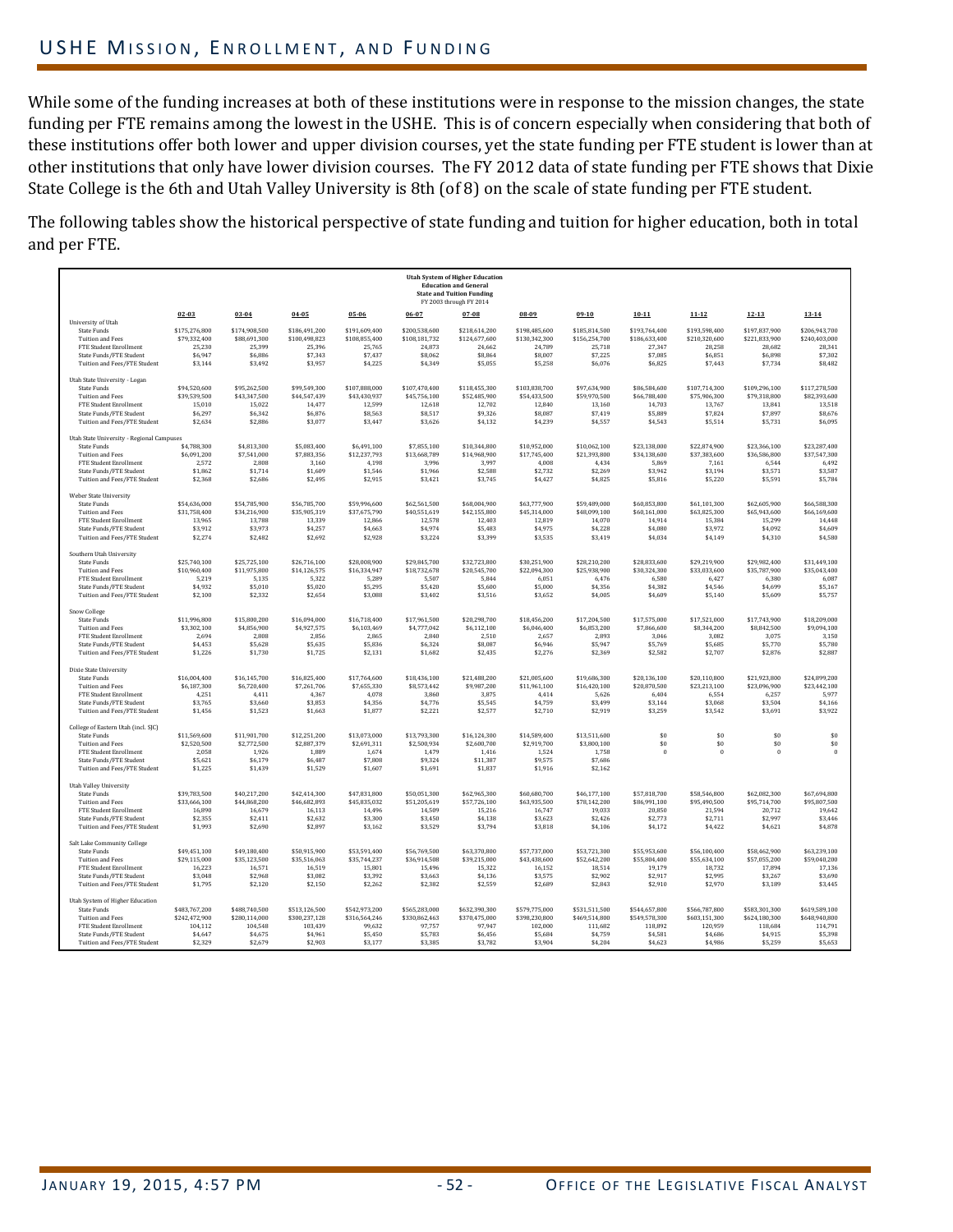## **HIGHER EDUCATION FUNDING**

Education and General

#### **FY 2015 Appropriation**

|             |             | Dedicated   |            |             |             | Dedicated |         |
|-------------|-------------|-------------|------------|-------------|-------------|-----------|---------|
|             | State Funds | Credits     | Other*     | Total       | State Funds | Credits   | Other   |
| UU          | 212,782,600 | 238,150,060 | 0          | 450,932,660 | 47.2%       | 52.8%     | $0.0\%$ |
| USU-L       | 121,358,600 | 90,266,600  | 274,700    | 211,899,900 | 57.3%       | 42.6%     | 0.1%    |
| USU-RC      | 29,354,800  | 36,485,000  | (167, 800) | 65,672,000  | 44.7%       | 55.6%     | $-0.3%$ |
| WSU         | 73,018,100  | 67,279,052  | 0          | 140.297.152 | 52.0%       | 48.0%     | $0.0\%$ |
| <b>SUU</b>  | 32,560,100  | 34,424,000  | 0          | 66,984,100  | 48.6%       | 51.4%     | $0.0\%$ |
| Snow        | 20,018,000  | 9,723,700   | 143.400    | 29,885,100  | 67.0%       | 32.5%     | $0.5\%$ |
| <b>DSU</b>  | 30,945,700  | 24,375,000  | 175,000    | 55,495,700  | 55.8%       | 43.9%     | $0.3\%$ |
| <b>UVU</b>  | 92.907.800  | 99,698,200  | $\theta$   | 192,606,000 | 48.2%       | 51.8%     | $0.0\%$ |
| <b>SLCC</b> | 81,192,500  | 58,875,500  | 0          | 140.068.000 | 58.0%       | 42.0%     | $0.0\%$ |

#### **FY 2014**

|             |             | Dedicated   |             |             |             | Dedicated |                   |
|-------------|-------------|-------------|-------------|-------------|-------------|-----------|-------------------|
|             | State Funds | Credits     | Other*      | Total       | State Funds | Credits   | 0 <sub>ther</sub> |
| UU          | 206,943,700 | 240,403,000 | 23,360,200  | 470,706,900 | 44.0%       | 51.1%     | $5.0\%$           |
| USU-L       | 117,278,500 | 82,393,600  | (742, 200)  | 198,929,900 | 59.0%       | 41.4%     | $-0.4\%$          |
| USU-RC      | 23,287,400  | 37,547,300  | (1,647,700) | 59,187,000  | 39.3%       | 63.4%     | $-2.8\%$          |
| WSU         | 66,588,300  | 66,169,600  | 1,979,400   | 134,737,300 | 49.4%       | 49.1%     | 1.5%              |
| <b>SUU</b>  | 31,449,100  | 35,043,400  | (1,331,400) | 65,161,100  | 48.3%       | 53.8%     | $-2.0\%$          |
| Snow        | 18,209,000  | 9,094,100   | 172,100     | 27,475,200  | 66.3%       | 33.1%     | $0.6\%$           |
| <b>DSU</b>  | 24,899,200  | 23,442,100  | 1,341,500   | 49,682,800  | 50.1%       | 47.2%     | $2.7\%$           |
| <b>UVU</b>  | 67,694,800  | 95,807,500  | (786, 300)  | 162,716,000 | 41.6%       | 58.9%     | $-0.5\%$          |
| <b>SLCC</b> | 63,239,100  | 59,040,200  | 2.217.000   | 124.496.300 | 50.8%       | 47.4%     | 1.8%              |
|             |             |             |             |             |             |           |                   |

#### **FY 2013**

|             |             | Dedicated   |             |             |             | Dedicated |                   |
|-------------|-------------|-------------|-------------|-------------|-------------|-----------|-------------------|
|             | State Funds | Credits     | Other*      | Total       | State Funds | Credits   | 0 <sub>ther</sub> |
| UU          | 197,837,900 | 221,833,900 | 3,359,400   | 423,031,200 | 46.8%       | 52.4%     | $0.8\%$           |
| USU-L       | 109,296,100 | 79,318,800  | 1,897,700   | 190,512,600 | 57.4%       | 41.6%     | 1.0%              |
| USU-RC      | 23,366,100  | 36,586,800  | 1,418,900   | 61,371,800  | 38.1%       | 59.6%     | 2.3%              |
| <b>WSU</b>  | 62,605,900  | 65,943,600  | 627,800     | 129,177,300 | 48.5%       | 51.0%     | 0.5%              |
| <b>SUU</b>  | 29,982,400  | 35,787,900  | (1,059,600) | 64,710,700  | 46.3%       | 55.3%     | $-1.6\%$          |
| Snow        | 17,743,900  | 8,842,500   | 831,600     | 27,418,000  | 64.7%       | 32.3%     | $3.0\%$           |
| <b>DSU</b>  | 21,923,800  | 23,096,900  | 1,015,800   | 46,036,500  | 47.6%       | 50.2%     | $2.2\%$           |
| <b>UVU</b>  | 62,082,300  | 95,714,700  | (1,403,600) | 156,393,400 | 39.7%       | 61.2%     | $-0.9\%$          |
| <b>SLCC</b> | 58,462,900  | 57,055,200  | (5,600)     | 115,512,500 | 50.6%       | 49.4%     | $0.0\%$           |
|             |             |             |             |             |             |           |                   |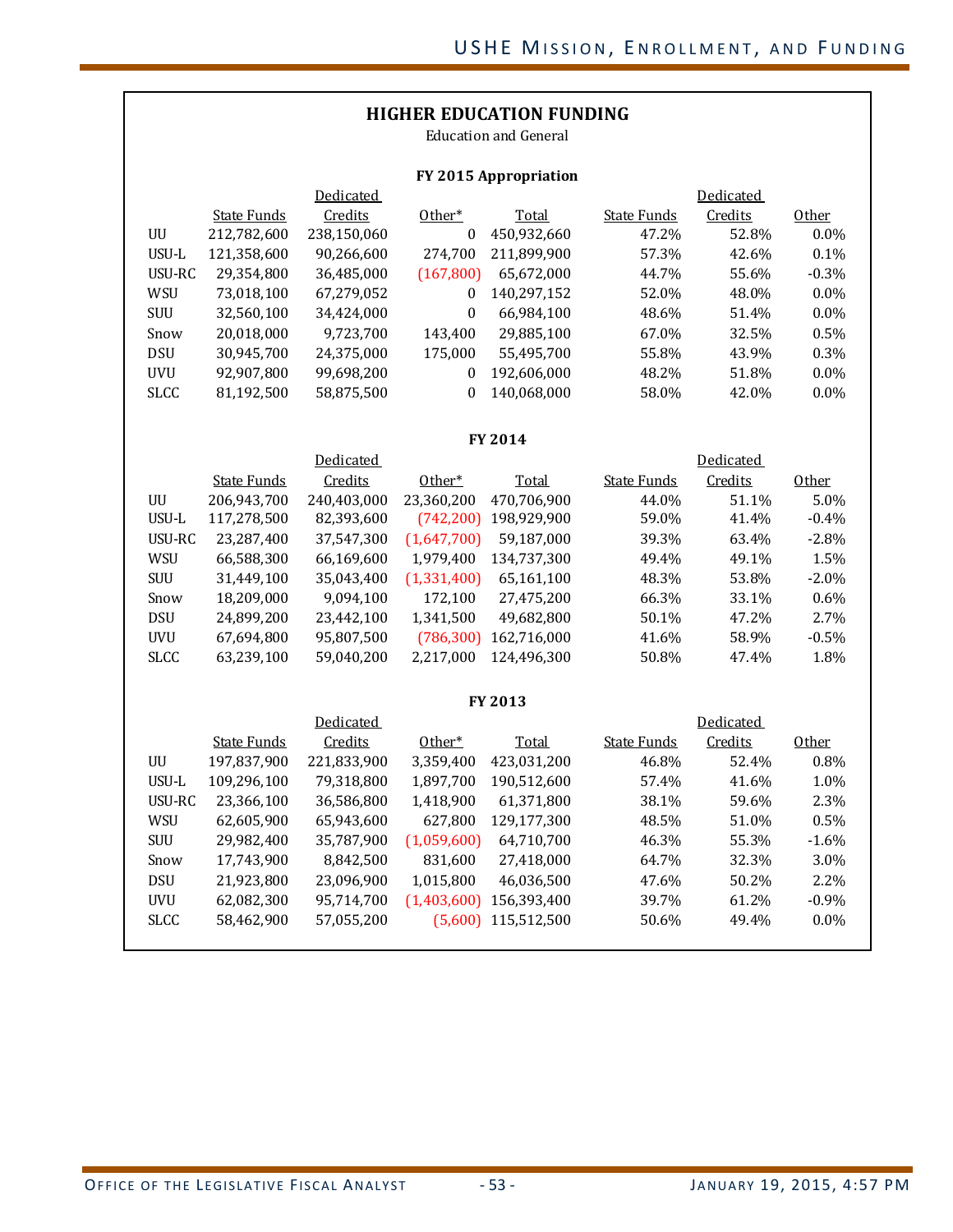|                        | <b>HIGHER EDUCATION FUNDING</b><br><b>Education and General</b> |             |             |                           |                    |           |              |  |  |  |  |  |  |
|------------------------|-----------------------------------------------------------------|-------------|-------------|---------------------------|--------------------|-----------|--------------|--|--|--|--|--|--|
|                        |                                                                 |             |             | FY 2012                   |                    |           |              |  |  |  |  |  |  |
|                        | <b>Dedicated</b><br>Dedicated                                   |             |             |                           |                    |           |              |  |  |  |  |  |  |
|                        | <b>State Funds</b>                                              | Credits     | Other*      | Total                     | <b>State Funds</b> | Credits   | Other        |  |  |  |  |  |  |
| UU                     | 193,598,400                                                     | 210,320,600 | (1,746,000) | 402,173,000               | 48.1%              | 52.3%     | $-0.4%$      |  |  |  |  |  |  |
| USU-L                  | 107,714,300                                                     | 75,906,300  | 226,600     | 183,847,200               | 58.6%              | 41.3%     | 0.1%         |  |  |  |  |  |  |
| USU-RC                 | 22,874,900                                                      | 37,383,600  | (651,700)   | 59,606,800                | 38.4%              | 62.7%     | $-1.1%$      |  |  |  |  |  |  |
| WSU                    | 61,101,300                                                      | 63,825,300  |             | $(1,904,600)$ 123,022,000 | 49.7%              | 51.9%     | $-1.5%$      |  |  |  |  |  |  |
| SUU                    | 29,219,900                                                      | 33,033,600  | 192,000     | 62,445,500                | 46.8%              | 52.9%     | 0.3%         |  |  |  |  |  |  |
| Snow                   | 17,521,000                                                      | 8,344,200   | (110,700)   | 25,754,500                | 68.0%              | 32.4%     | $-0.4%$      |  |  |  |  |  |  |
| <b>DSC</b>             | 20,110,800                                                      | 23,213,100  | (757, 100)  | 42,566,800                | 47.2%              | 54.5%     | $-1.8%$      |  |  |  |  |  |  |
| <b>UVU</b>             | 58,546,800                                                      | 95,490,500  | (70, 200)   | 153,967,100               | 38.0%              | 62.0%     | 0.0%         |  |  |  |  |  |  |
| <b>SLCC</b>            | 56,100,400                                                      | 55,634,100  | 3,614,500   | 115,349,000               | 48.6%              | 48.2%     | 3.1%         |  |  |  |  |  |  |
| FY 2011                |                                                                 |             |             |                           |                    |           |              |  |  |  |  |  |  |
| Dedicated<br>Dedicated |                                                                 |             |             |                           |                    |           |              |  |  |  |  |  |  |
|                        | <b>State Funds</b>                                              | Credits     | Other*      | Total                     | <b>State Funds</b> | Credits   | <b>Other</b> |  |  |  |  |  |  |
| UU                     | 193,764,400                                                     | 186,633,400 | 13,839,800  | 394,237,600               | 49.1%              | 47.3%     | 3.5%         |  |  |  |  |  |  |
| USU-L                  | 86,584,600                                                      | 66,788,400  | 22,018,100  | 175,391,100               | 49.4%              | 38.1%     | 12.6%        |  |  |  |  |  |  |
| USU-RC                 | 23,138,000                                                      | 34,138,600  | (261,600)   | 57,015,000                | 40.6%              | 59.9%     | $-0.5%$      |  |  |  |  |  |  |
| WSU                    | 60,853,800                                                      | 60,161,000  | 1,861,500   | 122,876,300               | 49.5%              | 49.0%     | 1.5%         |  |  |  |  |  |  |
| <b>SUU</b>             | 28,833,600                                                      | 30,324,300  | 1,366,600   | 60,524,500                | 47.6%              | 50.1%     | 2.3%         |  |  |  |  |  |  |
| Snow                   | 17,575,000                                                      | 7,866,600   | 419,200     | 25,860,800                | 68.0%              | 30.4%     | 1.6%         |  |  |  |  |  |  |
| <b>DSC</b>             | 20,136,100                                                      | 20,870,500  | 836,900     | 41,843,500                | 48.1%              | 49.9%     | 2.0%         |  |  |  |  |  |  |
| <b>UVU</b>             | 57,818,700                                                      | 86,991,100  | 2,657,000   | 147,466,800               | 39.2%              | 59.0%     | 1.8%         |  |  |  |  |  |  |
| <b>SLCC</b>            | 55,953,600                                                      | 55,804,400  | 4,694,100   | 116,452,100               | 48.0%              | 47.9%     | 4.0%         |  |  |  |  |  |  |
|                        |                                                                 |             |             | FY 2010                   |                    |           |              |  |  |  |  |  |  |
|                        |                                                                 | Dedicated   |             |                           |                    | Dedicated |              |  |  |  |  |  |  |
|                        | <b>State Funds</b>                                              | Credits     | Other*      | Total                     | <b>State Funds</b> | Credits   | Other        |  |  |  |  |  |  |
| UU                     | 185,814,500                                                     | 156,254,700 | 36,619,100  | 378,688,300               | 49.1%              | 41.3%     | 9.7%         |  |  |  |  |  |  |
| USU-L                  | 97,634,900                                                      | 59,970,500  | 15,115,600  | 172,721,000               | 56.5%              | 34.7%     | 8.8%         |  |  |  |  |  |  |
| USU-RC                 | 10,062,100                                                      | 21,393,800  | (226, 100)  | 31,229,800                | 32.2%              | 68.5%     | $-0.7%$      |  |  |  |  |  |  |
| WSU                    | 59,489,000                                                      | 48,099,100  | 5,031,200   | 112,619,300               | 52.8%              | 42.7%     | 4.5%         |  |  |  |  |  |  |
| SUU                    | 28,210,200                                                      | 25,938,900  | 1,958,500   | 56,107,600                | 50.3%              | 46.2%     | 3.5%         |  |  |  |  |  |  |
| Snow                   | 17,204,500                                                      | 6,853,200   | 1,770,800   | 25,828,500                | 66.6%              | 26.5%     | 6.9%         |  |  |  |  |  |  |
| <b>DSC</b>             | 19,686,300                                                      | 16,420,100  | 2,457,900   | 38,564,300                | 51.0%              | 42.6%     | 6.4%         |  |  |  |  |  |  |
| <b>CEU</b>             | 13,511,600                                                      | 3,800,100   | 1,448,400   | 18,760,100                | 72.0%              | 20.3%     | 7.7%         |  |  |  |  |  |  |
| <b>UVU</b>             | 46,177,100                                                      | 78,142,200  | 12,403,700  | 136,723,000               | 33.8%              | 57.2%     | 9.1%         |  |  |  |  |  |  |
| <b>SLCC</b>            | 53,721,300                                                      | 52,642,200  | 3,217,700   | 109,581,200               | 49.0%              | 48.0%     | 2.9%         |  |  |  |  |  |  |
|                        |                                                                 |             |             |                           |                    |           |              |  |  |  |  |  |  |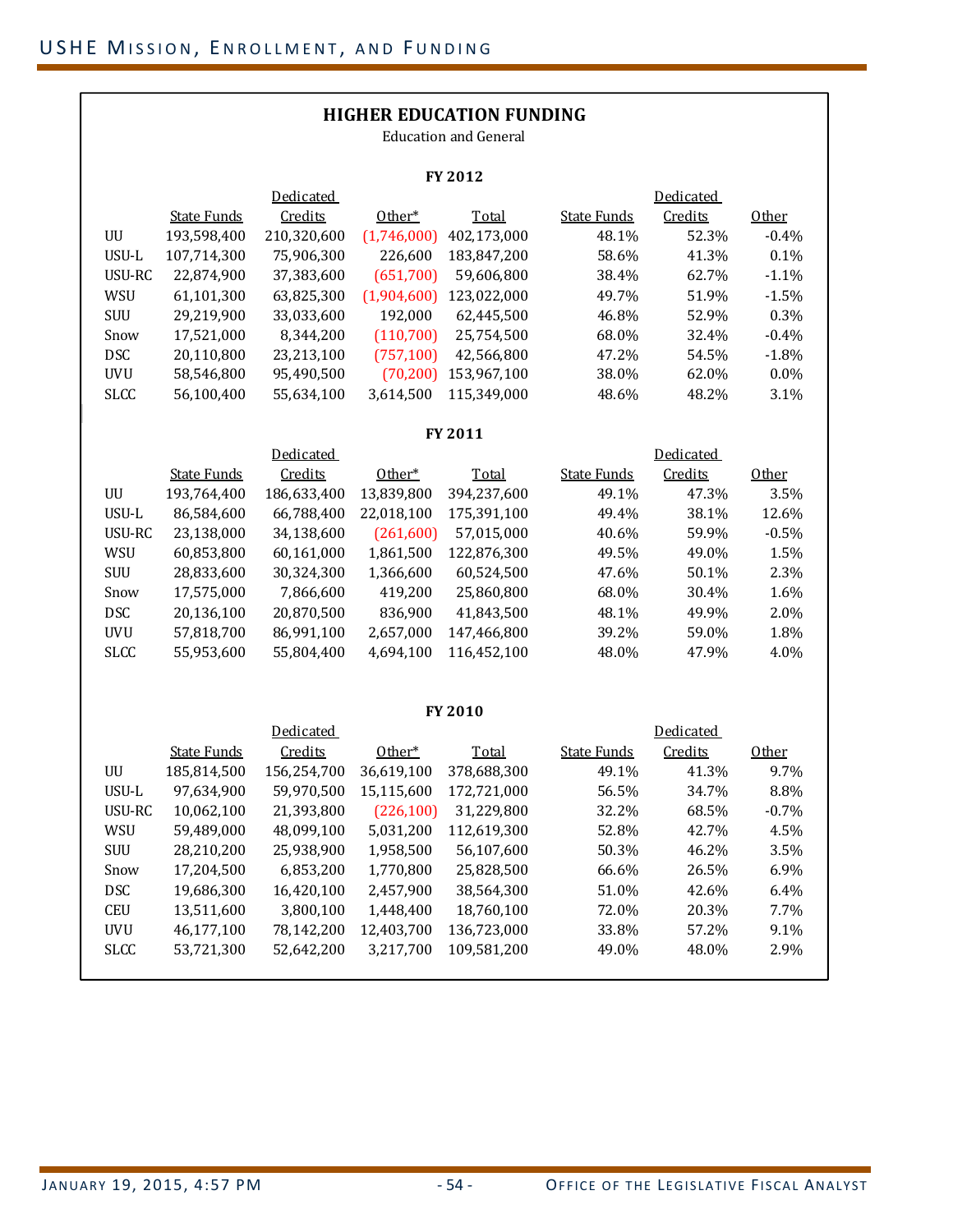| <b>HIGHER EDUCATION FUNDING</b><br><b>Education and General</b> |                    |             |             |                |                    |           |              |  |  |  |  |  |  |
|-----------------------------------------------------------------|--------------------|-------------|-------------|----------------|--------------------|-----------|--------------|--|--|--|--|--|--|
| <b>FY 2009</b>                                                  |                    |             |             |                |                    |           |              |  |  |  |  |  |  |
| Dedicated<br>Dedicated                                          |                    |             |             |                |                    |           |              |  |  |  |  |  |  |
|                                                                 | <b>State Funds</b> | Credits     | Other*      | Total          | <b>State Funds</b> | Credits   | Other        |  |  |  |  |  |  |
| UU                                                              | 198,485,600        | 130,342,300 | 27,573,300  | 356,401,200    | 55.7%              | 36.6%     | 7.7%         |  |  |  |  |  |  |
| USU-L                                                           | 103,838,700        | 54,433,500  | 20,563,400  | 178,835,600    | 58.1%              | 30.4%     | 11.5%        |  |  |  |  |  |  |
| USU-RC                                                          | 10,952,000         | 17,745,400  | 2,063,700   | 30,761,100     | 35.6%              | 57.7%     | 6.7%         |  |  |  |  |  |  |
| WSU                                                             | 63,777,900         | 45,314,000  | 7,031,200   | 116,123,100    | 54.9%              | 39.0%     | 6.1%         |  |  |  |  |  |  |
| SUU                                                             | 30,251,900         | 22,094,300  | 4,302,900   | 56,649,100     | 53.4%              | 39.0%     | 7.6%         |  |  |  |  |  |  |
| Snow                                                            | 18,456,200         | 6,046,400   | 1,144,600   | 25,647,200     | 72.0%              | 23.6%     | 4.5%         |  |  |  |  |  |  |
| <b>DSC</b>                                                      | 21,005,600         | 11,961,100  | 2,599,600   | 35,566,300     | 59.1%              | 33.6%     | 7.3%         |  |  |  |  |  |  |
| <b>CEU</b>                                                      | 14,589,400         | 2,919,700   | 1,192,000   | 18,701,100     | 78.0%              | 15.6%     | 6.4%         |  |  |  |  |  |  |
| <b>UVU</b>                                                      | 60,680,700         | 63,935,500  | 6,901,600   | 131,517,800    | 46.1%              | 48.6%     | 5.2%         |  |  |  |  |  |  |
| <b>SLCC</b>                                                     | 57,737,000         | 43,438,600  | 5,561,600   | 106,737,200    | 54.1%              | 40.7%     | 5.2%         |  |  |  |  |  |  |
|                                                                 |                    |             |             |                |                    |           |              |  |  |  |  |  |  |
| <b>FY 2008</b><br>Dedicated<br>Dedicated                        |                    |             |             |                |                    |           |              |  |  |  |  |  |  |
|                                                                 | <b>State Funds</b> | Credits     | Other*      | Total          | <b>State Funds</b> | Credits   | <b>Other</b> |  |  |  |  |  |  |
| UU                                                              | 218,614,200        | 124,677,600 | 23,870,400  | 367,162,200    | 59.5%              | 34.0%     | 6.5%         |  |  |  |  |  |  |
| USU-L                                                           | 118,455,300        | 52,485,900  | 6,393,300   | 177,334,500    | 66.8%              | 29.6%     | 3.6%         |  |  |  |  |  |  |
| USU-RC                                                          | 10,344,800         | 14,968,900  | 998,700     | 26,312,400     | 39.3%              | 56.9%     | 3.8%         |  |  |  |  |  |  |
| WSU                                                             | 68,004,900         | 42,155,800  | 3,492,300   | 113,653,000    | 59.8%              | 37.1%     | 3.1%         |  |  |  |  |  |  |
| SUU                                                             | 32,723,800         | 20,545,700  | 925,600     | 54,195,100     | 60.4%              | 37.9%     | 1.7%         |  |  |  |  |  |  |
| Snow                                                            | 20,298,700         | 6,112,100   | (724,900)   | 25,685,900     | 79.0%              | 23.8%     | $-2.8%$      |  |  |  |  |  |  |
| <b>DSC</b>                                                      | 21,488,200         | 9,987,200   | 3,439,500   | 34,914,900     | 61.5%              | 28.6%     | 9.9%         |  |  |  |  |  |  |
| <b>CEU</b>                                                      | 16,124,300         | 2,600,700   | (814, 300)  | 17,910,700     | 90.0%              | 14.5%     | $-4.5%$      |  |  |  |  |  |  |
| <b>UVU</b>                                                      | 62,965,300         | 57,726,100  | 4,080,300   | 124,771,700    | 50.5%              | 46.3%     | 3.3%         |  |  |  |  |  |  |
| <b>SLCC</b>                                                     | 63,370,800         | 39,215,000  | (532, 100)  | 102,053,700    | 62.1%              | 38.4%     | $-0.5%$      |  |  |  |  |  |  |
|                                                                 |                    |             |             |                |                    |           |              |  |  |  |  |  |  |
|                                                                 |                    |             |             | <b>FY 2007</b> |                    |           |              |  |  |  |  |  |  |
|                                                                 |                    | Dedicated   |             |                |                    | Dedicated |              |  |  |  |  |  |  |
|                                                                 | <b>State Funds</b> | Credits     | Other*      | <b>Total</b>   | <b>State Funds</b> | Credits   | Other        |  |  |  |  |  |  |
| UU                                                              | 200,538,600        | 108,181,732 | 17,458,131  | 326,178,463    | 61.5%              | 33.2%     | 5.4%         |  |  |  |  |  |  |
| USU-L                                                           | 107,470,400        | 45,756,100  | (118, 594)  | 153,107,906    | 70.2%              | 29.9%     | $-0.1%$      |  |  |  |  |  |  |
| USU-RC                                                          | 7,855,100          | 13,668,789  | 3,356,871   | 24,880,760     | 31.6%              | 54.9%     | 13.5%        |  |  |  |  |  |  |
| WSU                                                             | 62,561,500         | 40,551,619  | 3,770,611   | 106,883,730    | 58.5%              | 37.9%     | 3.5%         |  |  |  |  |  |  |
| SUU                                                             | 29,845,700         | 18,732,678  | (863,039)   | 47,715,339     | 62.5%              | 39.3%     | $-1.8%$      |  |  |  |  |  |  |
| Snow                                                            | 17,961,500         | 4,777,042   | 736,517     | 23,475,059     | 76.5%              | 20.3%     | 3.1%         |  |  |  |  |  |  |
| <b>DSC</b>                                                      | 18,436,100         | 8,573,442   | (42, 639)   | 26,966,903     | 68.4%              | 31.8%     | $-0.2%$      |  |  |  |  |  |  |
| <b>CEU</b>                                                      | 13,793,300         | 2,500,934   | (117, 497)  | 16,176,737     | 85.3%              | 15.5%     | $-0.7%$      |  |  |  |  |  |  |
| <b>UVSC</b>                                                     | 50,051,300         | 51,205,619  | (2,607,409) | 98,649,510     | 50.7%              | 51.9%     | $-2.6%$      |  |  |  |  |  |  |
| <b>SLCC</b>                                                     | 56,769,500         | 36,914,508  | 1,124,636   | 94,808,644     | 59.9%              | 38.9%     | 1.2%         |  |  |  |  |  |  |
|                                                                 |                    |             |             |                |                    |           |              |  |  |  |  |  |  |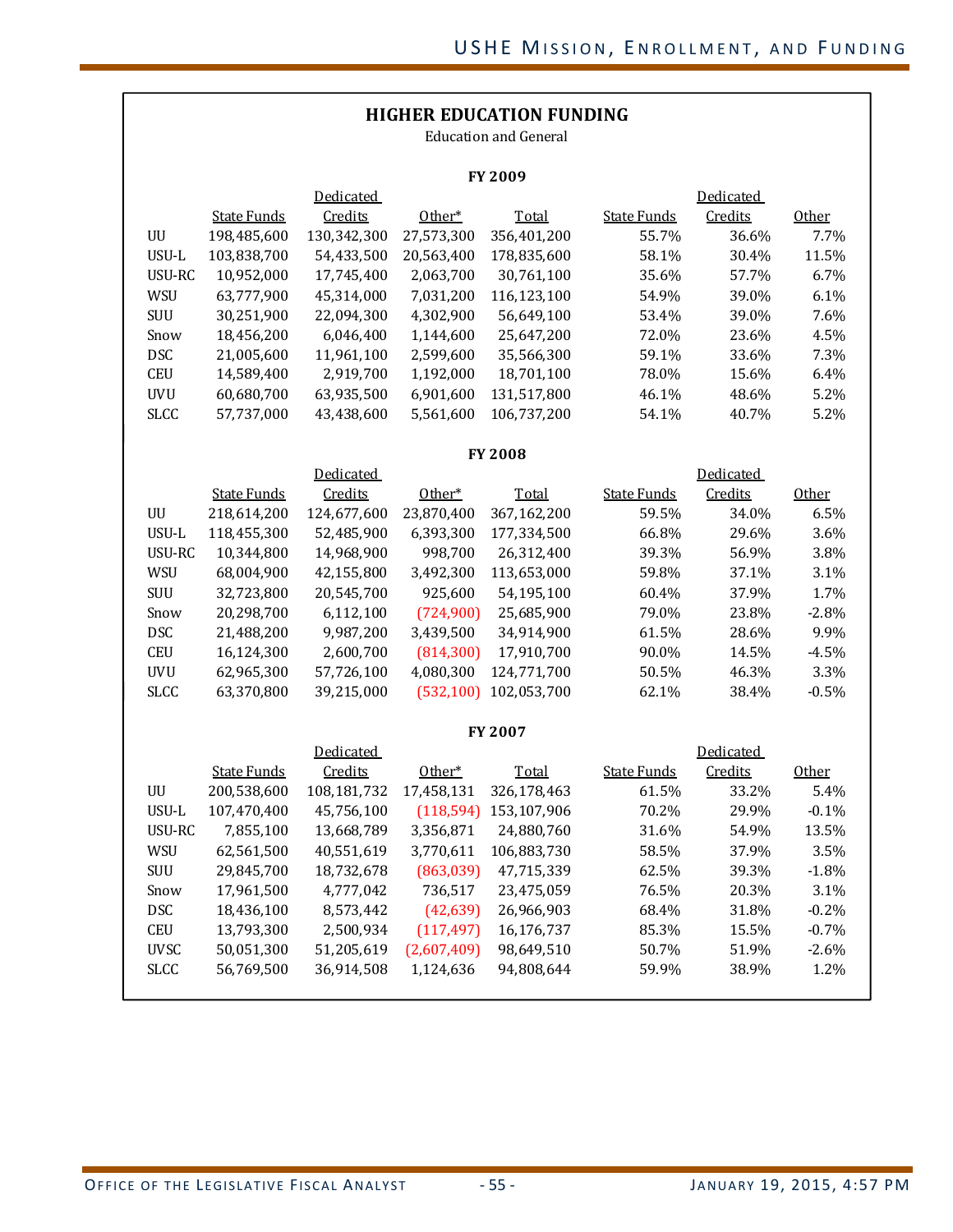## **HIGHER EDUCATION FUNDING**

Education and General

| <b>FY 2006</b> |                    |                  |               |                |                    |                  |              |  |  |  |  |  |
|----------------|--------------------|------------------|---------------|----------------|--------------------|------------------|--------------|--|--|--|--|--|
|                |                    | <b>Dedicated</b> |               |                |                    | <b>Dedicated</b> |              |  |  |  |  |  |
|                | <b>State Funds</b> | Credits          | Other*        | Total          | <b>State Funds</b> | Credits          | Other        |  |  |  |  |  |
| UU             | 191,609,400        | 108,855,400      | 4,370,092     | 304,834,892    | 62.9%              | 35.7%            | 1.4%         |  |  |  |  |  |
| USU-L          | 107,888,000        | 43,430,937       | 2,134,584     | 153,453,521    | 70.3%              | 28.3%            | 1.4%         |  |  |  |  |  |
| USU-RC         | 6,491,100          | 12,237,793       | (2, 433, 235) | 16,295,658     | 39.8%              | 75.1%            | $-14.9%$     |  |  |  |  |  |
| WSU            | 59,996,600         | 37,675,790       | (644, 482)    | 97,027,908     | 61.8%              | 38.8%            | $-0.7%$      |  |  |  |  |  |
| <b>SUU</b>     | 28,008,900         | 16,334,947       | (1,832,861)   | 42,510,986     | 65.9%              | 38.4%            | $-4.3%$      |  |  |  |  |  |
| Snow           | 16,718,400         | 6,103,469        | (705, 763)    | 22,116,106     | 75.6%              | 27.6%            | $-3.2%$      |  |  |  |  |  |
| <b>DSC</b>     | 17,764,600         | 7,655,330        | (46, 119)     | 25,373,811     | 70.0%              | 30.2%            | $-0.2%$      |  |  |  |  |  |
| <b>CEU</b>     | 13,073,000         | 2,691,311        | 49,959        | 15,814,270     | 82.7%              | 17.0%            | 0.3%         |  |  |  |  |  |
| <b>UVSC</b>    | 47,831,800         | 45,835,032       | (49,057)      | 93,617,775     | 51.1%              | 49.0%            | $-0.1%$      |  |  |  |  |  |
| <b>SLCC</b>    | 53,591,400         | 35,744,237       | 668,985       | 90,004,622     | 59.5%              | 39.7%            | 0.7%         |  |  |  |  |  |
| <b>FY 2005</b> |                    |                  |               |                |                    |                  |              |  |  |  |  |  |
|                |                    | Dedicated        |               |                |                    | Dedicated        |              |  |  |  |  |  |
|                | <b>State Funds</b> | Credits          | Other*        | <b>Total</b>   | <b>State Funds</b> | Credits          | <b>Other</b> |  |  |  |  |  |
| UU             | 186,491,200        | 100,498,823      | 2,590,319     | 289,580,342    | 64.4%              | 34.7%            | 0.9%         |  |  |  |  |  |
| USU-L          | 99,549,300         | 44,547,439       | 6,362,099     | 150,458,838    | 66.2%              | 29.6%            | 4.2%         |  |  |  |  |  |
| USU-RC         | 5,083,400          | 7,883,356        | 193,268       | 13,160,024     | 38.6%              | 59.9%            | 1.5%         |  |  |  |  |  |
| WSU            | 56,785,700         | 35,905,319       | (1,000,736)   | 91,690,283     | 61.9%              | 39.2%            | $-1.1%$      |  |  |  |  |  |
| SUU            | 26,716,100         | 14,126,575       | (157, 072)    | 40,685,603     | 65.7%              | 34.7%            | $-0.4%$      |  |  |  |  |  |
| Snow           | 16,094,000         | 4,927,575        | (4,075,239)   | 16,946,336     | 95.0%              | 29.1%            | $-24.0%$     |  |  |  |  |  |
| <b>DSC</b>     | 16,825,400         | 7,261,706        | (602, 261)    | 23,484,845     | 71.6%              | 30.9%            | $-2.6%$      |  |  |  |  |  |
| <b>CEU</b>     | 12,251,200         | 2,887,379        | (426, 911)    | 14,711,668     | 83.3%              | 19.6%            | $-2.9%$      |  |  |  |  |  |
| <b>UVSC</b>    | 42,414,300         | 46,682,893       | (1,644,698)   | 87,452,495     | 48.5%              | 53.4%            | $-1.9%$      |  |  |  |  |  |
| <b>SLCC</b>    | 50,915,900         | 35,516,063       | 1,772,722     | 88,204,685     | 57.7%              | 40.3%            | 2.0%         |  |  |  |  |  |
|                |                    |                  |               | <b>FY 2004</b> |                    |                  |              |  |  |  |  |  |
|                |                    | <b>Dedicated</b> |               |                |                    | <b>Dedicated</b> |              |  |  |  |  |  |
|                | <b>State Funds</b> | Credits          | Other*        | Total          | <b>State Funds</b> | Credits          | Other        |  |  |  |  |  |
| UU             | 174,908,500        | 88,691,300       | 5,522,700     | 269,122,500    | 65.0%              | 33.0%            | 2.1%         |  |  |  |  |  |
| USU-L          | 95,262,500         | 43,347,500       | 4,480,100     | 143,090,100    | 66.6%              | 30.3%            | 3.1%         |  |  |  |  |  |
| USU-RC         | 4,813,300          | 7,541,000        | (1,622,200)   | 10,732,100     | 44.8%              | 70.3%            | $-15.1%$     |  |  |  |  |  |
| WSU            | 54,785,900         | 34,216,900       | 877,800       | 89,880,600     | 61.0%              | 38.1%            | 1.0%         |  |  |  |  |  |
| SUU            | 25,725,100         | 11,975,800       | 191,500       | 37,892,400     | 67.9%              | 31.6%            | 0.5%         |  |  |  |  |  |
| Snow           | 15,800,200         | 4,856,900        | (3,304,000)   | 17,353,100     | 91.1%              | 28.0%            | $-19.0%$     |  |  |  |  |  |
| <b>DSC</b>     | 16,145,700         | 6,720,400        | 222,200       | 23,088,300     | 69.9%              | 29.1%            | 1.0%         |  |  |  |  |  |
| <b>CEU</b>     | 11,901,700         | 2,772,500        | (227, 400)    | 14,446,800     | 82.4%              | 19.2%            | $-1.6%$      |  |  |  |  |  |
| <b>UVSC</b>    | 40,217,200         | 44,868,200       | (951, 100)    | 84,134,300     | 47.8%              | 53.3%            | $-1.1%$      |  |  |  |  |  |
| <b>SLCC</b>    | 49,180,400         | 35,123,500       | (2, 103, 300) | 82,200,600     | 59.8%              | 42.7%            | $-2.6%$      |  |  |  |  |  |
|                |                    |                  |               |                |                    |                  |              |  |  |  |  |  |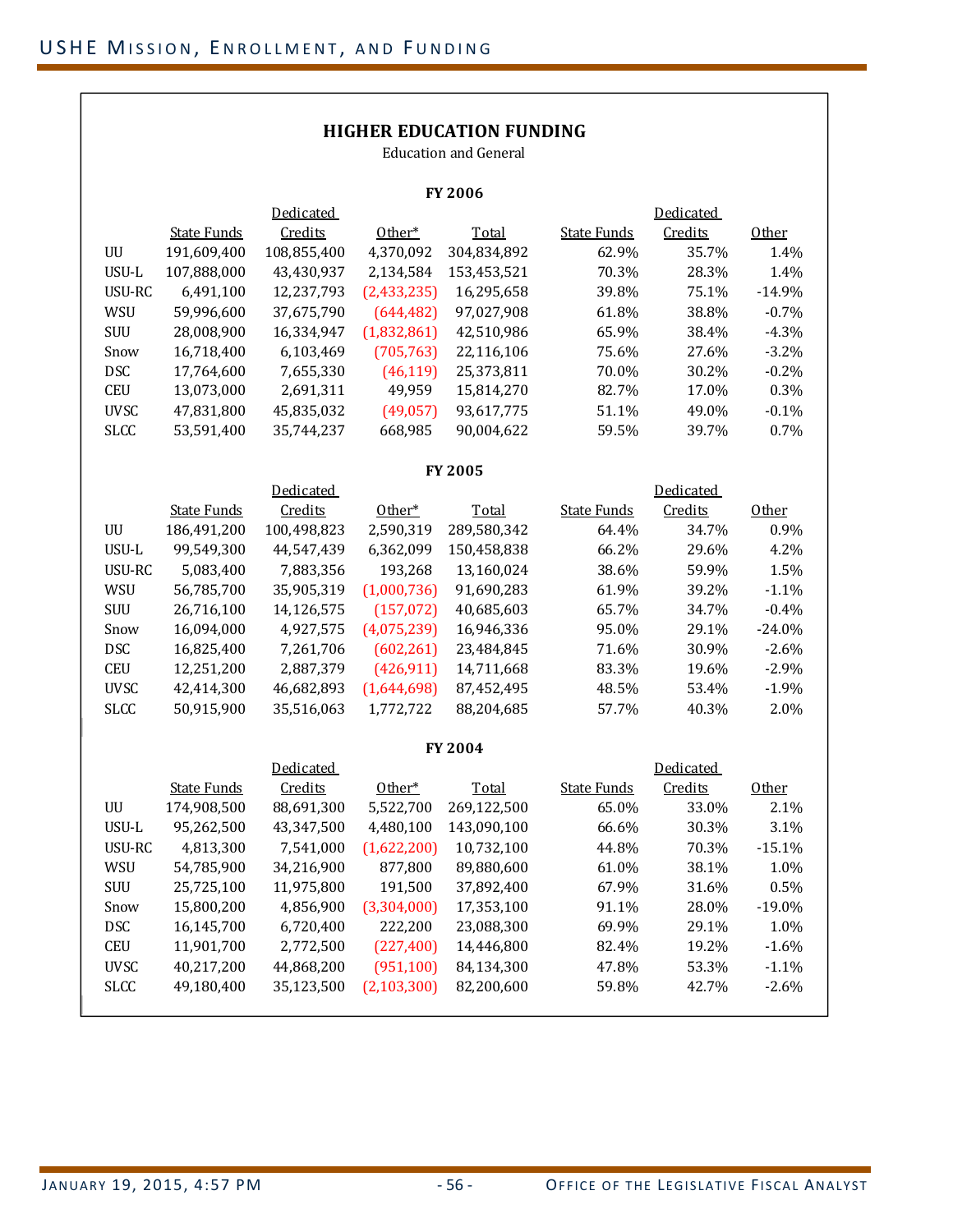| <b>HIGHER EDUCATION FUNDING</b><br><b>Education and General</b> |                                       |            |               |              |                    |           |          |  |  |  |  |  |
|-----------------------------------------------------------------|---------------------------------------|------------|---------------|--------------|--------------------|-----------|----------|--|--|--|--|--|
| FY 2003                                                         |                                       |            |               |              |                    |           |          |  |  |  |  |  |
| Dedicated<br>Dedicated                                          |                                       |            |               |              |                    |           |          |  |  |  |  |  |
|                                                                 | <b>State Funds</b>                    | Credits    | Other*        | <b>Total</b> | <b>State Funds</b> | Credits   | Other    |  |  |  |  |  |
| UU                                                              | 175,276,800                           | 79,332,400 | 4,602,500     | 259,211,700  | 67.6%              | 30.6%     | 1.8%     |  |  |  |  |  |
| USU-L                                                           | 94,520,600                            | 39,539,500 | 637,600       | 134,697,700  | 70.2%              | 29.4%     | 0.5%     |  |  |  |  |  |
| USU-RC                                                          | 4,788,300                             | 6,091,200  | (1, 244, 300) | 9,635,200    | 49.7%              | 63.2%     | $-12.9%$ |  |  |  |  |  |
| WSU                                                             | 54,636,000                            | 31,758,400 | 62,800        | 86,457,200   | 63.2%              | 36.7%     | 0.1%     |  |  |  |  |  |
| SUU                                                             | 25,740,100                            | 10,960,400 | 2,351,100     | 39,051,600   | 65.9%              | 28.1%     | 6.0%     |  |  |  |  |  |
| Snow                                                            | 11,996,800                            | 3,302,100  | 1,515,200     | 16,814,100   | 71.3%              | 19.6%     | 9.0%     |  |  |  |  |  |
| <b>DSC</b>                                                      | 16,004,400                            | 6,187,300  | (1, 293, 800) | 20,897,900   | 76.6%              | 29.6%     | $-6.2%$  |  |  |  |  |  |
| <b>CEU</b>                                                      | 11,569,600                            | 2,520,500  | (218,900)     | 13,871,200   | 83.4%              | 18.2%     | $-1.6%$  |  |  |  |  |  |
| <b>UVSC</b>                                                     | 39,783,500                            | 33,666,100 | (1,668,600)   | 71,781,000   | 55.4%              | 46.9%     | $-2.3%$  |  |  |  |  |  |
| <b>SLCC</b>                                                     | 49,451,100                            | 29,115,000 | (1,802,700)   | 76,763,400   | 64.4%              | 37.9%     | $-2.3%$  |  |  |  |  |  |
|                                                                 |                                       |            |               |              |                    |           |          |  |  |  |  |  |
|                                                                 |                                       |            |               | FY 2002      |                    |           |          |  |  |  |  |  |
|                                                                 |                                       | Dedicated  |               |              |                    | Dedicated |          |  |  |  |  |  |
|                                                                 | <b>State Funds</b>                    | Credits    | Other*        | Total        | <b>State Funds</b> | Credits   | Other    |  |  |  |  |  |
| UU                                                              | 177,000,500                           | 66,062,800 | (1,733,300)   | 241,330,000  | 73.3%              | 27.4%     | $-0.7%$  |  |  |  |  |  |
| USU-L                                                           | 94,576,200                            | 38,396,800 | (2,483,600)   | 130,489,400  | 72.5%              | 29.4%     | $-1.9%$  |  |  |  |  |  |
| USU-RC                                                          | 4,337,200                             | 4,939,100  | 498,900       | 9,775,200    | 44.4%              | 50.5%     | 5.1%     |  |  |  |  |  |
| WSU                                                             | 56,231,500                            | 26,649,800 | (143,500)     | 82,737,800   | 68.0%              | 32.2%     | $-0.2%$  |  |  |  |  |  |
| SUU                                                             | 26,439,500                            | 9,723,400  | 89,400        | 36,252,300   | 72.9%              | 26.8%     | 0.2%     |  |  |  |  |  |
| Snow                                                            | 11,969,100                            | 4,317,000  | (151, 200)    | 16,134,900   | 74.2%              | 26.8%     | $-0.9%$  |  |  |  |  |  |
| <b>DSC</b>                                                      | 16,405,000                            | 6,083,500  | (455, 100)    | 22,033,400   | 74.5%              | 27.6%     | $-2.1%$  |  |  |  |  |  |
| <b>CEU</b>                                                      | 11,468,200                            | 2,755,400  | (57, 500)     | 14,166,100   | 81.0%              | 19.5%     | $-0.4%$  |  |  |  |  |  |
| <b>UVSC</b>                                                     | 41,090,500                            | 31,073,200 | (534, 300)    | 71,629,400   | 57.4%              | 43.4%     | $-0.7%$  |  |  |  |  |  |
| <b>SLCC</b>                                                     | 50,304,700                            | 25,520,000 | 3,432,400     | 79,257,100   | 63.5%              | 32.2%     | 4.3%     |  |  |  |  |  |
|                                                                 |                                       |            |               | FY 2001      |                    |           |          |  |  |  |  |  |
|                                                                 |                                       | Dedicated  |               |              |                    | Dedicated |          |  |  |  |  |  |
|                                                                 | <b>State Funds</b>                    | Credits    | Other*        | <b>Total</b> | <b>State Funds</b> | Credits   | Other    |  |  |  |  |  |
| UU                                                              | 167,396,800                           | 57,483,500 | 134,000       | 225,014,300  | 74.4%              | 25.5%     | 0.1%     |  |  |  |  |  |
| USU-L                                                           | 90,627,800                            | 36,396,600 | (1,435,400)   | 125,589,000  | 72.2%              | 29.0%     | $-1.1%$  |  |  |  |  |  |
| USU-RC                                                          | 3,076,900                             | 1,745,600  | (97, 400)     | 4,725,100    | 65.1%              | 36.9%     | $-2.1%$  |  |  |  |  |  |
| WSU                                                             | 53,445,000                            | 23,480,200 | 62,400        | 76,987,600   | 69.4%              | 30.5%     | 0.1%     |  |  |  |  |  |
| SUU                                                             | 24,482,700                            | 9,099,600  | 305,000       | 33,887,300   | 72.2%              | 26.9%     | 0.9%     |  |  |  |  |  |
| Snow                                                            | 11,495,400                            | 3,835,900  | (125,800)     | 15,205,500   | 75.6%              | 25.2%     | $-0.8%$  |  |  |  |  |  |
| <b>DSC</b>                                                      | 15,465,200                            | 4,990,400  | 265,500       | 20,721,100   | 74.6%              | 24.1%     | 1.3%     |  |  |  |  |  |
| <b>CEU</b>                                                      | 11,084,200                            | 2,388,900  | 36,500        | 13,509,600   | 82.0%              | 17.7%     | 0.3%     |  |  |  |  |  |
| <b>UVSC</b>                                                     | 36,419,100                            | 25,913,600 | (2,545,600)   | 59,787,100   | 60.9%              | 43.3%     | $-4.3%$  |  |  |  |  |  |
| <b>SLCC</b>                                                     | 46,209,000                            | 22,074,200 | (594,900)     | 67,688,300   | 68.3%              | 32.6%     | $-0.9%$  |  |  |  |  |  |
|                                                                 | * Other includes nonlapsing balances. |            |               |              |                    |           |          |  |  |  |  |  |